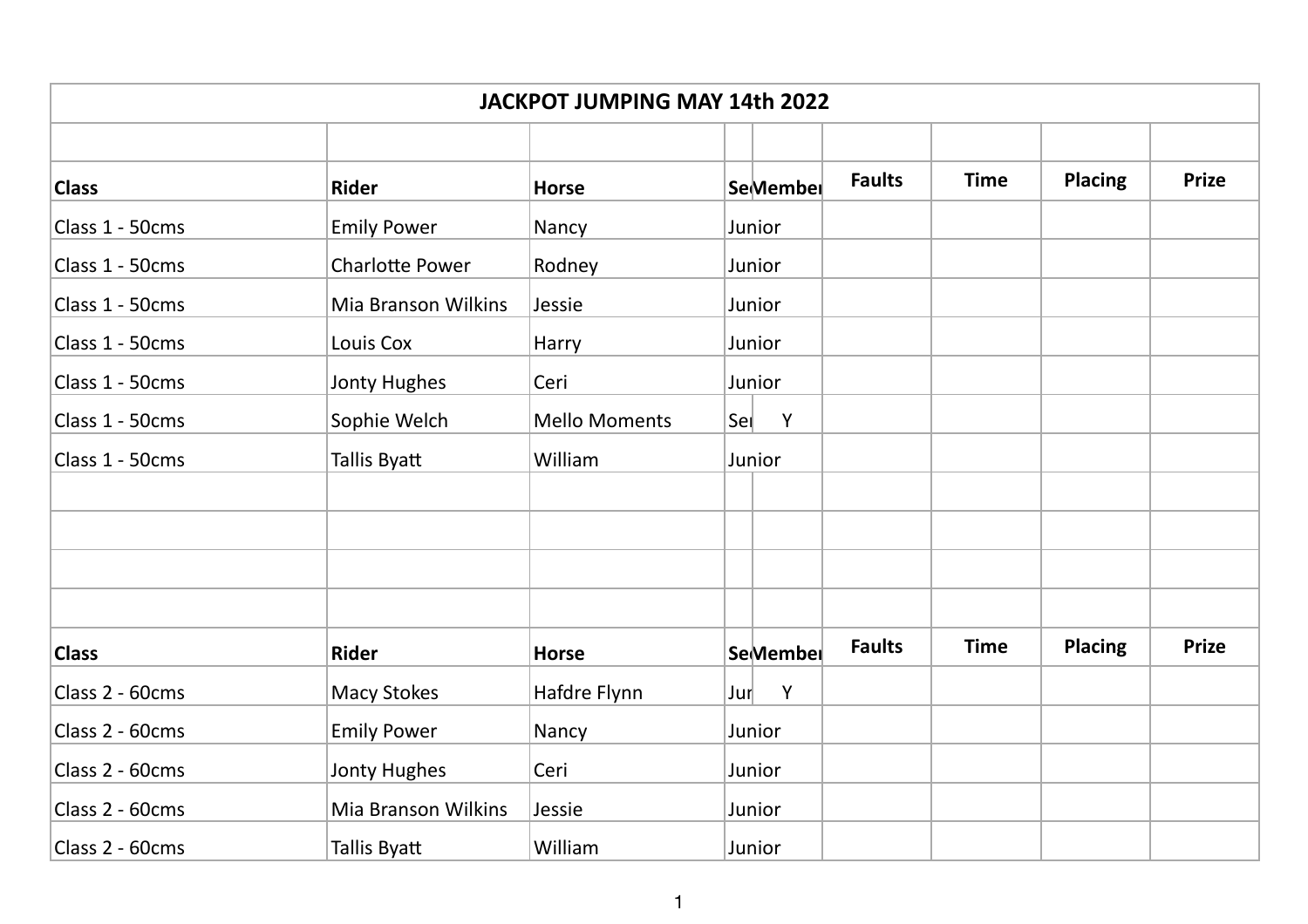| Class 2 - 60cms | Sophie Welch                                           | <b>Mello Moments</b>    | Sel<br>Y | 8              | 42.16       |                |              |
|-----------------|--------------------------------------------------------|-------------------------|----------|----------------|-------------|----------------|--------------|
| Class 2 - 60cms | Shelley Brydon-Mason Happigolucki                      |                         | Senior   | 4              | 38.42       |                |              |
| Class 2 - 60cms | <b>Tristan Cox</b>                                     | Max                     | Junior   | 0              | 27.38       | $\overline{2}$ | £30          |
| Class 2 - 60cms | Molly watton                                           | Riversdale Allycat      | Junior   | 8              | 31.41       |                |              |
| Class 2 - 60cms | Lucy Welch                                             | <b>Sir Puzzle Pants</b> | Y<br>Jur | 0              | 29.23       | $\overline{4}$ |              |
| Class 2 - 60cms | esther griffiths                                       | mole                    | Senior   | 4              | 49.53       |                |              |
| Class 2 - 60cms | Eva Roberts                                            | Jerry                   | Junior   | $\overline{4}$ | 31.40       | 6              |              |
| Class 2 - 60cms | <b>Macy Stokes</b>                                     | Doylan Gorgeous Guy Jur | Y        | 0              | 23.80       | $\mathbf{1}$   | £50          |
| Class 2 - 60cms | Jonty Hughes                                           | Lilly                   | Junior   | 0              | 28.23       | 3              | £10          |
|                 |                                                        |                         |          |                |             |                |              |
|                 |                                                        |                         |          |                |             |                |              |
| <b>Class</b>    | <b>Rider</b>                                           | <b>Horse</b>            | SeMember | <b>Faults</b>  | <b>Time</b> | <b>Placing</b> | <b>Prize</b> |
| Class 3 - 70cms | <b>Macy Stokes</b>                                     | Doylan Gorgeous Guy Jur | Y        | 0              | 24.76       | $\mathbf{1}$   | £50          |
| Class 3 - 70cms | Heidi thacker                                          | Missdeelady             | Senior   | 0              | 26.91       | $\overline{2}$ |              |
| Class 3 - 70cms | Zsa-Zsa Rowland                                        | Candy floss             | Junior   | 0              | 27.51       | 3              |              |
| Class 3 - 70cms |                                                        |                         |          | 0              | 28.10       | $\overline{4}$ |              |
|                 |                                                        | <b>Sir Puzzle Pants</b> | Y<br>Jur |                |             |                |              |
| Class 3 - 70cms | Lucy Welch<br>Katie Bowen                              | Rynn comet              | Junior   | 0              | 28.86       | 5              |              |
| Class 3 - 70cms |                                                        |                         | Senior   | 0              | 32.90       | 6              |              |
| Class 3 - 70cms | Shelley Brydon-Mason Happigolucki<br><b>Beth Mason</b> | Lyndhurst master        | Junior   | $\overline{4}$ | 42.33       |                |              |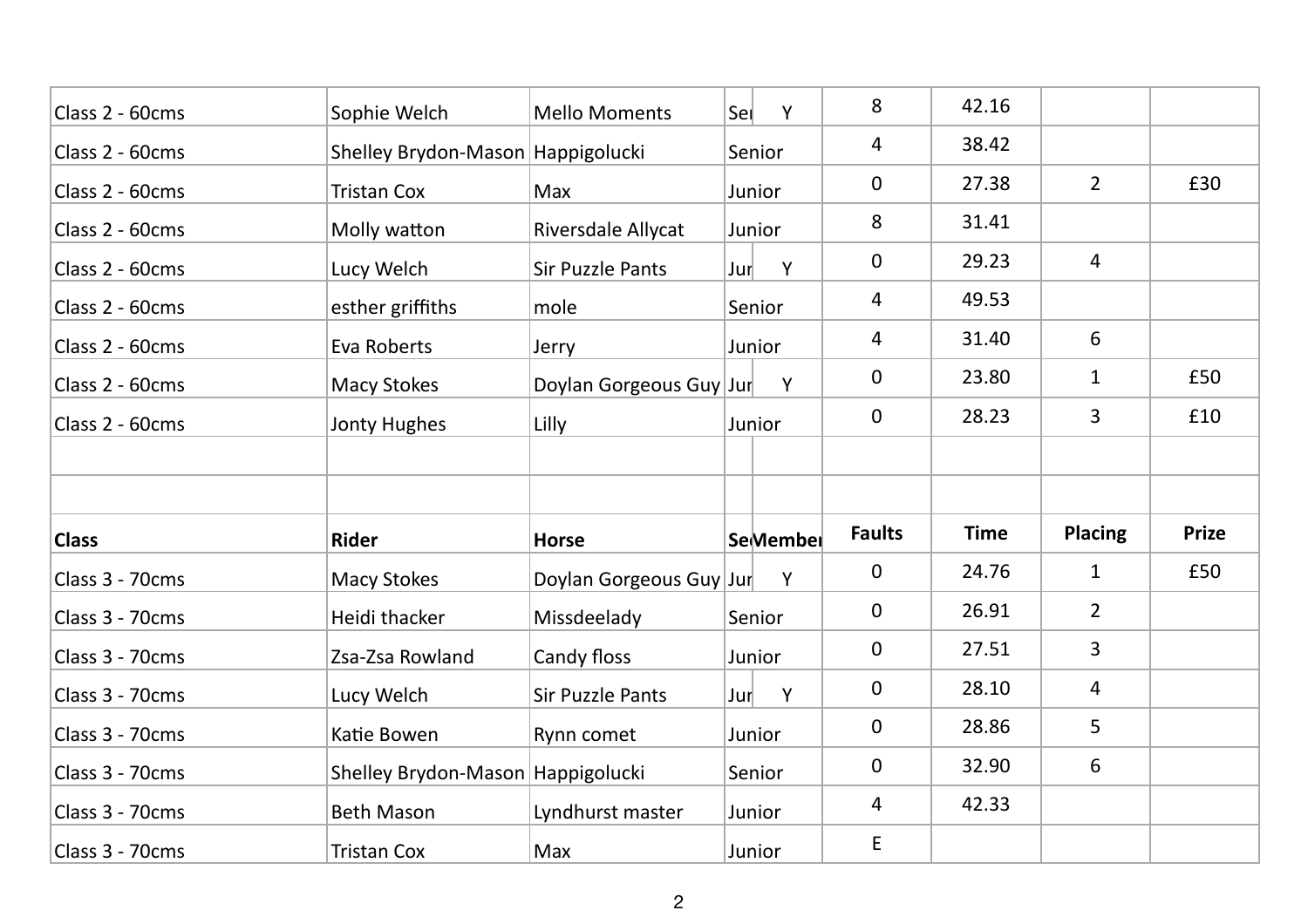| Class 3 - 70cms            | Sharon Taylor              | Gigi                     | Senior          | $\mathsf{R}$   |             |                |              |
|----------------------------|----------------------------|--------------------------|-----------------|----------------|-------------|----------------|--------------|
|                            |                            |                          |                 |                |             |                |              |
|                            |                            |                          |                 |                |             |                |              |
| <b>Class</b>               | <b>Rider</b>               | <b>Horse</b>             | SeMember        | <b>Faults</b>  | <b>Time</b> | <b>Placing</b> | <b>Prize</b> |
| Class 4 - 65cms KNOCKOUT   | <b>Beth Mason</b>          | Lyndhurst master         | Junior          | 0 0 0 0 0      | 34.30       | $\overline{2}$ |              |
| Class 4 - 65cms KNOCKOUT   | Heidi Thacker              | Missdeelady              | Senior          | 0 0 0 4        |             |                |              |
| Class 4 - 65cms KNOCKOUT   | <b>Jonty Hughes</b>        | Lilly                    | Junior          | 0 0 4          |             |                |              |
| Class 4 - 65cms KNOCKOUT   | Molly                      | <b>Bob</b>               | Junior          | 0 4            |             |                |              |
| Class 4 - 65cms KNOCKOUT   | Eva Roberts                | Jerry                    | Junior          | 0 0 0 0 0      | 27.35       | $\mathbf{1}$   | £40          |
| Class 4 - 65cms KNOCKOUT   | <b>Mia Branson Wilkins</b> | Jessie                   | Junior          | 4              |             |                |              |
| Class 4 - 65cms KNOCKOUT   | Mollierae wintle           | Polly                    | Junior          | $\overline{4}$ |             |                |              |
|                            |                            |                          |                 |                |             |                |              |
|                            |                            |                          |                 |                |             |                |              |
| <b>Class</b>               | <b>Rider</b>               | <b>Horse</b>             | <b>SeMember</b> | <b>Faults</b>  | <b>Time</b> | <b>Placing</b> | <b>Prize</b> |
| Class 5 - 80cms GRAND PRIX | Laura Leigh                | Diesels rumour           | Senior          | 0 0            | 31.01       | $\mathbf{1}$   | £60          |
| Class 5 - 80cms GRAND PRIX | <b>Ruth Minton</b>         | Milo                     | Sel<br>Y        | 0 0            | 32.40       | $\overline{2}$ | £50          |
| Class 5 - 80cms GRAND PRIX | <b>Sharon Taylor</b>       | <b>Miss KT</b>           | Senior          | 0 0            | 33.18       | 3              | £40          |
| Class 5 - 80cms GRAND PRIX | Sammy hall                 | Dylan                    | Senior          | 0 0            | 34.75       | 4              |              |
| Class 5 - 80cms GRAND PRIX | Mrs Gillian Chitty         | <b>Scarthill Captain</b> | Senior          | 0 0            | 35.20       | 5              |              |
| Class 5 - 80cms GRAND PRIX | Lilly Caulkin              | <b>Brezzie</b>           | Senior          | 0 0            | 41.60       | 6              |              |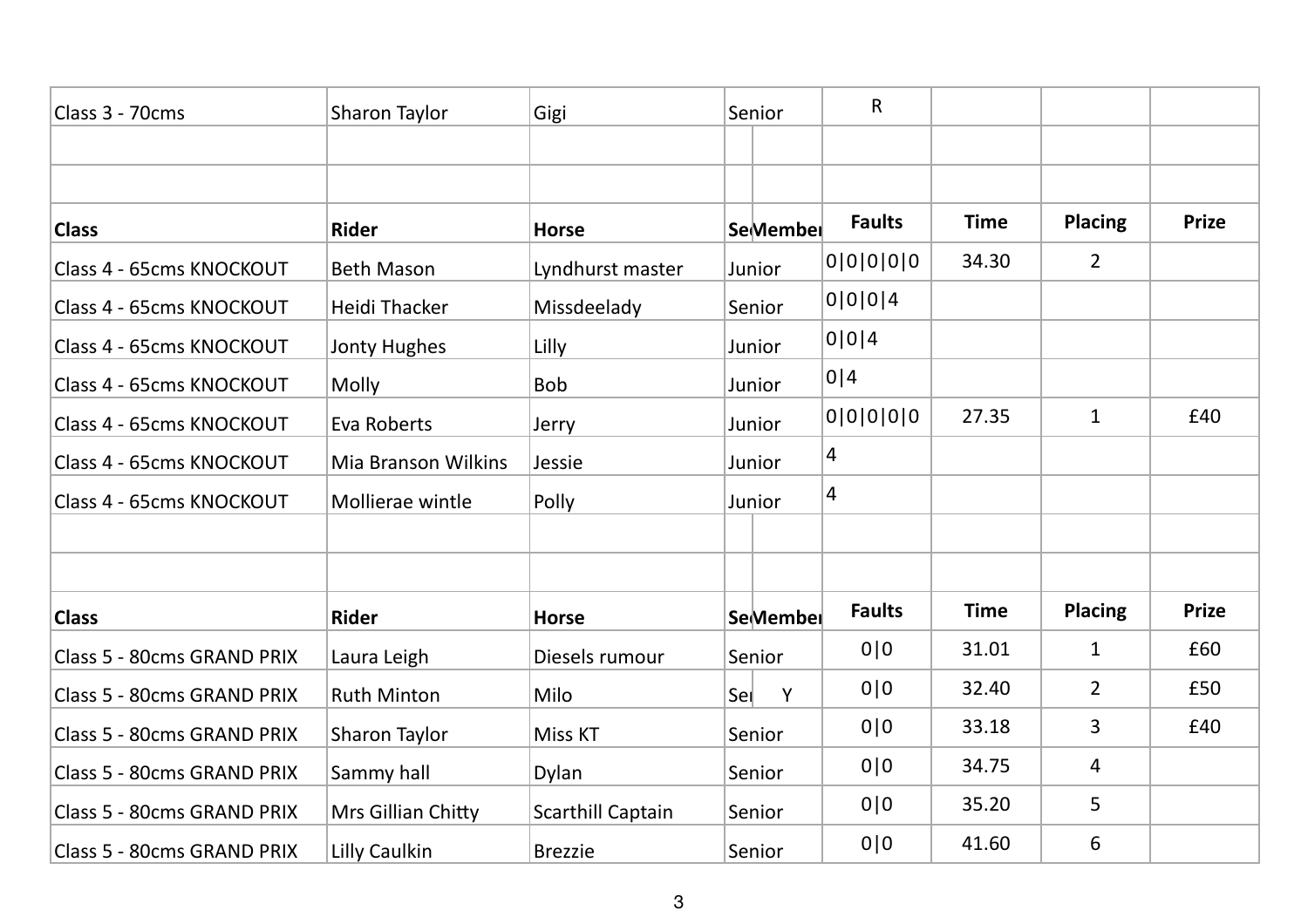| Class 5 - 80cms GRAND PRIX | Sophie Wells       | <b>Argent Tulla</b>      | Senior   | 0 0           | 42.50       |                |              |
|----------------------------|--------------------|--------------------------|----------|---------------|-------------|----------------|--------------|
| Class 5 - 80cms GRAND PRIX | Jayne Money        | Fleur                    | Senior   | 0 0           | 42.90       |                |              |
| Class 5 - 80cms GRAND PRIX | Zsa-Zsa Rowland    | <b>Candy Floss</b>       | Junior   | 0 4           | 34.80       |                |              |
| Class 5 - 80cms GRAND PRIX | Victoria Evans     | Ronie                    | Senior   | $4$ -         |             |                |              |
| Class 5 - 80cms GRAND PRIX | Erica Turtle       | <b>Simply Harry</b>      | Senior   | $4$ -         |             |                |              |
| Class 5 - 80cms GRAND PRIX | <b>Molly Grew</b>  | Rodney                   | Senior   | $4$ -         |             |                |              |
| Class 5 - 80cms GRAND PRIX | Layla Thorley      | Teddy                    | Junior   | $4$ -         |             |                |              |
| Class 5 - 80cms GRAND PRIX | Katie Bowen        | Rynn comet               | Junior   | $8$  -        |             |                |              |
| Class 5 - 80cms GRAND PRIX | Matilda Waugh      | Cloondeash Lad           | Senior   | $EOC$   -     |             |                |              |
|                            |                    |                          |          |               |             |                |              |
| <b>Class</b>               | <b>Rider</b>       | <b>Horse</b>             | SeMember | <b>Faults</b> | <b>Time</b> | <b>Placing</b> | <b>Prize</b> |
| Class 6 - 90cms            | Laura Leigh        | Diesels rumour           | Senior   | 0             | 26.56       | $\mathbf{1}$   | £50          |
| Class 6 - 90cms            | <b>Maisy Grew</b>  | Rodney                   | Senior   | 0             | 29.31       | $\overline{2}$ |              |
| Class 6 - 90cms            | <b>Ruth Minton</b> | Milo                     | Sel<br>Y | 0             | 32.56       | 3              |              |
| Class 6 - 90cms            | Sammy hall         | Dylan                    | Senior   | 0             | 33.46       | 4              |              |
| Class 6 - 90cms            | Georgia Adams      | Sally                    | Senior   | 4             | 26.64       | 5              |              |
| Class 6 - 90cms            | Sophie Wells       | <b>Argent Tulla</b>      | Senior   | 4             | 32.56       | 6              |              |
| Class 6 - 90cms            |                    |                          |          | 4             | 43.68       |                |              |
|                            | Mrs Gillian Chitty | <b>Scarthill Captain</b> | Senior   |               |             |                |              |